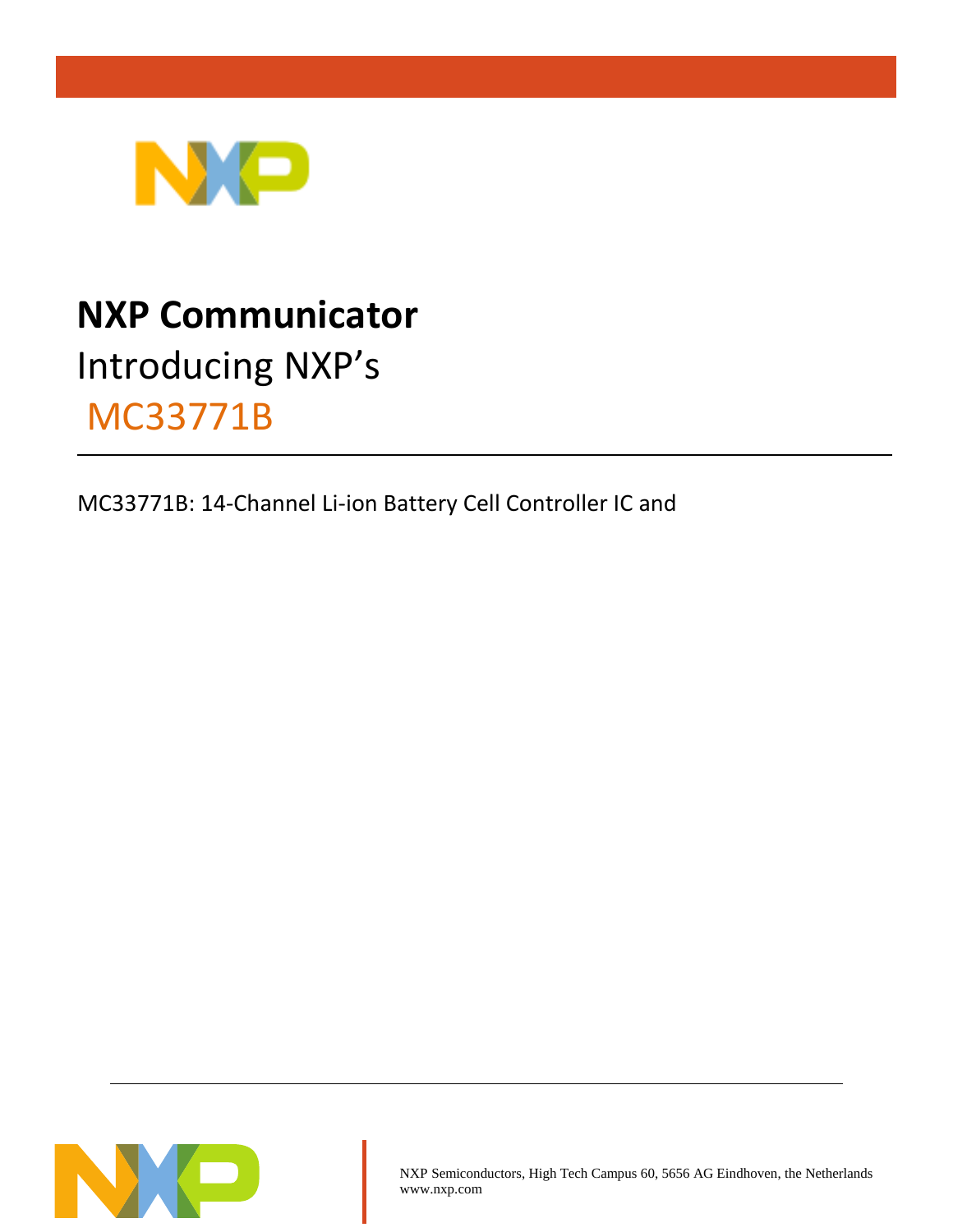## 1 Product Summary

The 33771B is a SMARTMOS lithium-ion battery cell controller IC designed for automotive applications, such as hybrid electric (HEV) and electric vehicles (EV) along with industrial applications, such as energy storage systems (ESS) and uninterruptible power supply

(UPS) systems.

The device performs ADC conversions of the differential cell voltages and current, as well as battery coulomb counting and battery temperature measurements. The information is digitally transmitted through the SPI or transformer isolation to a microcontroller for processing.



Figure 1. Simplified application diagram, SPI use case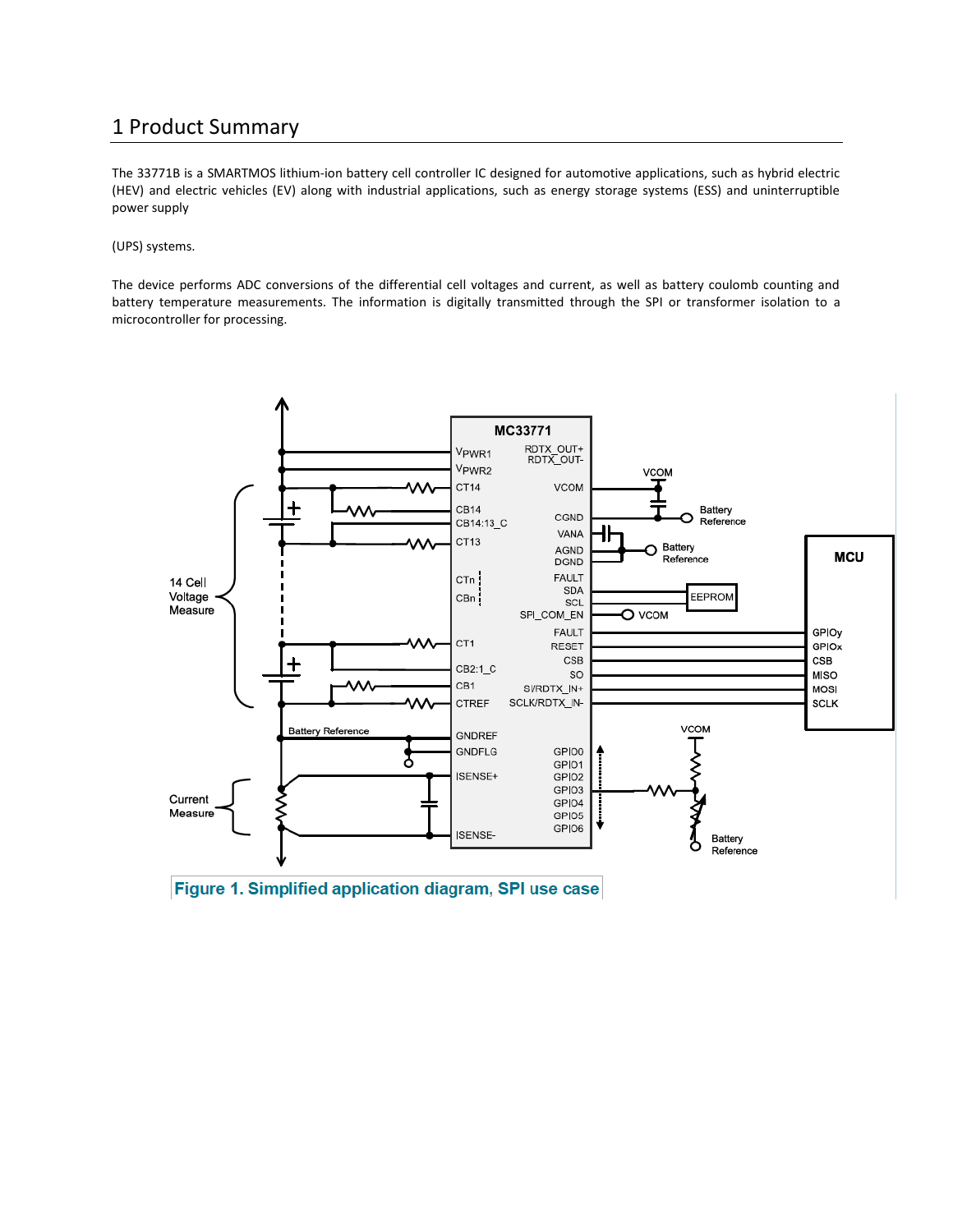## 2 Specification Highlights

- Battery Topology Flexibility
	- $\circ$  Scalable SW & HW BMS solution supporting 7 to 210 cells per daisy chain
	- o Supporting Centralized, Distributed Daisy Chain, Distributed CAN
- High Integration
	- o Integrated Power Supply
	- $\circ$  Integrated Balancing FETs (300mA) w/ dedicated timer for each FET, programmable up to 8 hours
	- $\circ$  Integrated current Sensor (+-1500A,) 0.5% accuracy with Coulomb Counter
	- $\circ$  Multiple programmable wake-up modes to support low-power operating mode
	- o One Chip AFE for 48V Li-ion BMS
- Highly Synchronized Data Acquisition and Fast Communication
	- o Only 3.6 ms for pack controller to acquire conversions for 96 cells
	- $\circ$  All cell voltages and currents within same daisy chain measured within 100us
- Superior Daisy Chain Communication
	- o 2Mbps, 100% differential, programmable address, bus wake-up
	- o 3750V Isolation with AEC-Q200 qualified external transformers
	- o Automatic termination resistors, Common Mode Noise Immunity,
	- o Receiver BCI tested (>200mA)
	- o Transformer AECQ-200 Qualified
- System Diagnostics and functional safety supporting ISO2626, single chip ASIL C capable, up to ASIL D safety capability
- Automotive robustness: ESD, EMC, Hot Plug, AEC-Q 100
- Ultra-low radiated emissions

### 3 Target Applications

- **Automotive Applications**
	- o High-voltage battery management systems  $(> 800V)$
	- o 48 V battery management systems
- **Industrial Applications**
	- o Energy storage systems (ESS)
	- o Uninterrupted power supply (UPS)
	- o E-bikes, E-scooters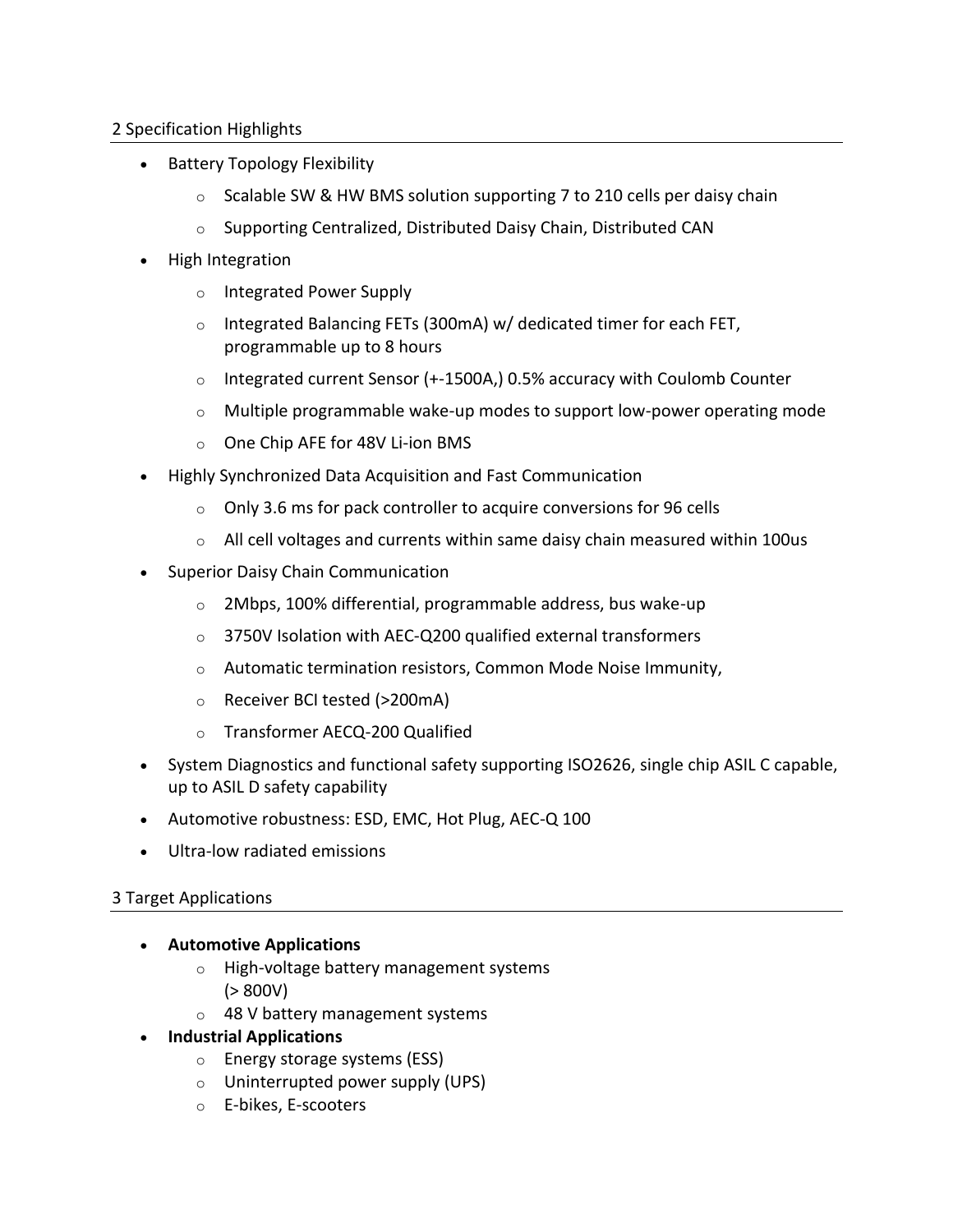## 4 Product Specifications

| <b>Feature / Requirement</b>                                                                                     | <b>MC33771B</b> |  |
|------------------------------------------------------------------------------------------------------------------|-----------------|--|
| <b>Operating Voltage</b>                                                                                         | 9.6V61.6V       |  |
| <b>Transient Voltage</b>                                                                                         | <b>75V</b>      |  |
| <b>Power supply</b>                                                                                              | Integrated      |  |
| <b>TPL Communication Bit Rate</b>                                                                                | 2 Mbps          |  |
| <b>SPI Frequency</b>                                                                                             | 4 MHz           |  |
| # Cell Voltages (±0.8mV)                                                                                         | 14              |  |
| # Balancing FETs (300mA per channel)                                                                             | 14              |  |
| # Balancing timers (up to 8hrs, per channel)                                                                     | 14              |  |
| # Current Sensor w/ PGA                                                                                          | $\mathbf{1}$    |  |
| # Coulomb Counter                                                                                                | $\mathbf{1}$    |  |
| # Temperature Inputs / GPIOs                                                                                     | $\overline{7}$  |  |
| Time needed to acquire all 14 cell voltages and the current after an<br>on-demand conversion (16-bit resolution) | $208 \mu s$     |  |
| V/I Synchronization Time (16-bit resolution)                                                                     | $113 \mu s$     |  |
| <b>Operation Temperature Range</b>                                                                               | -40 ~105 °C     |  |
| Package                                                                                                          | 64 LQFP-EP      |  |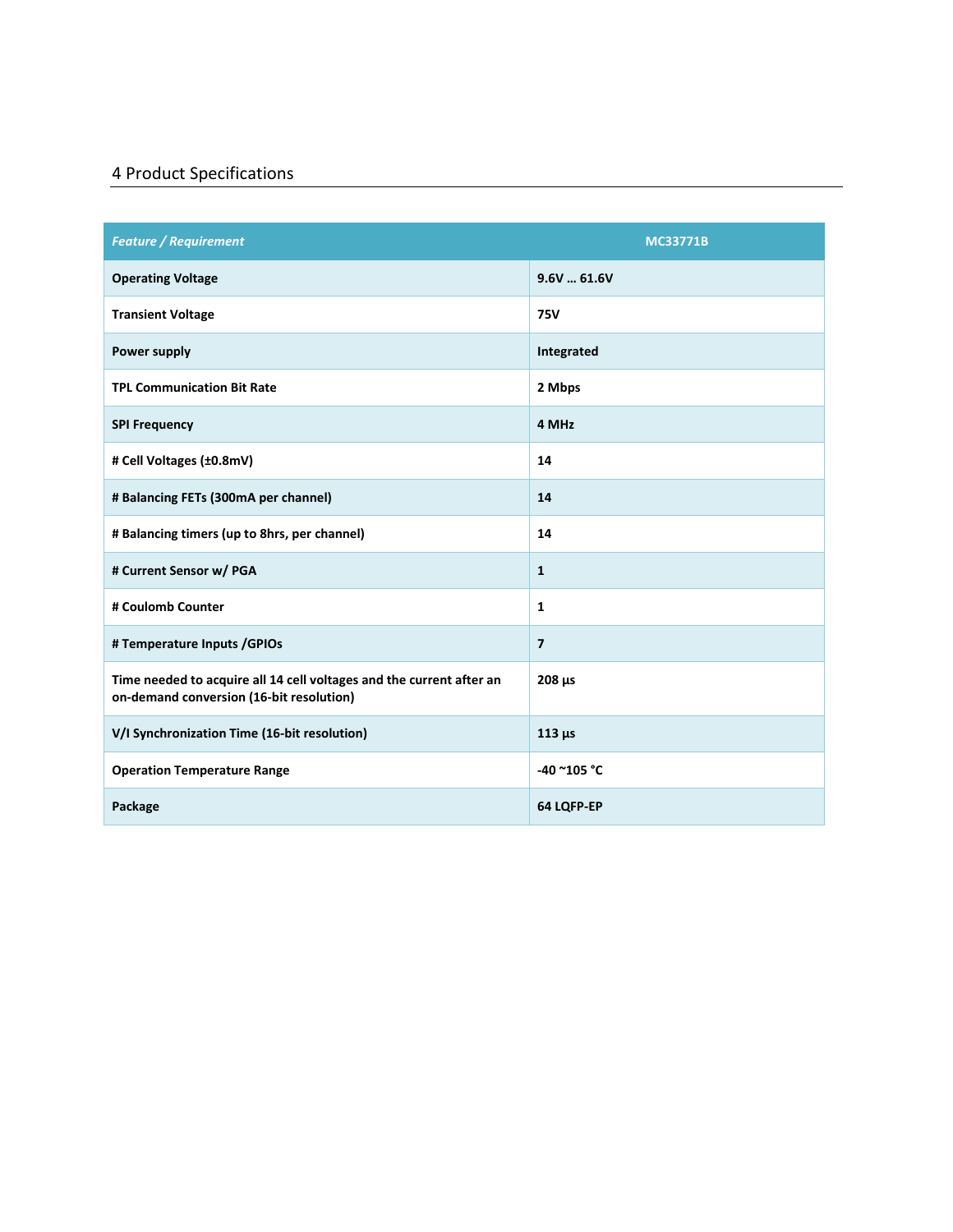#### 5 DEVELOPMENT TOOLS

The MC33771B development kits provide an evaluation platform for designing battery management applications using our MC33771B is a Li-Ion battery cell controller IC

#### **Easy to Use tools: Fast Evaluation of Device performance**

| <b>Part Number</b>                                               | <b>Description</b>                                               |  |  |
|------------------------------------------------------------------|------------------------------------------------------------------|--|--|
| FRDM33771BSPIEVB                                                 | Evaluation board, MC33771B- Battery cell controller IC using SPI |  |  |
| FRDM33771BTPLEVB                                                 | Evaluation board, MC33771B- Battery cell controller IC using TPL |  |  |
| BATT-14AAAPACK                                                   | Configurable Battery Pack to supply the MC33771/MC33772 EVB's    |  |  |
| See the MC33664 or the MC33772B for additional enablement tools. |                                                                  |  |  |

#### 7 SUGGESTED STOCKING

All silicon part numbers are available for ordering today. A full list of orderable part numbers can be found in the distributor price-book. Superset part numbers are available for stocking and orders can be placed immediately.

"Development boards" are included in Price Book. Those devices highlighted below are highest priority for stocking based on anticipated popularity.

| <b>Part Number</b>     | <b>12NC</b>  | <b>Product</b><br><b>Family</b> |  |
|------------------------|--------------|---------------------------------|--|
| <b>MC33771BSP1AE</b>   | 935349661557 | MC33771                         |  |
| <b>MC33771BSP1AER2</b> | 935349661528 | MC33771                         |  |
| <b>MC33771BTP1AE</b>   | 935350893557 | MC33771                         |  |
| <b>MC33771BTP1AER2</b> | 935350893528 | MC33771                         |  |
| <b>MC33771BSA1AE</b>   | 935349742557 | MC33771                         |  |
| <b>MC33771BSA1AER2</b> | 935349742528 | MC33771                         |  |
| <b>MC33771BTA1AE</b>   | 935350632557 | MC33771                         |  |
| <b>MC33771BTA1AER2</b> | 935350632528 | MC33771                         |  |
| <b>MC33771BSP2AE</b>   | 935349658557 | MC33771                         |  |
| MC33771BSP2AER2        | 935349658528 | MC33771                         |  |
| <b>MC33771BTP2AE</b>   | 935350622557 | MC33771                         |  |
| <b>MC33771BTP2AER2</b> | 935350622528 | MC33771                         |  |
| MC33771BSA2AE          | 935350994557 | MC33771                         |  |
| MC33771BSA2AER2        | 935350994528 | MC33771                         |  |
| <b>MC33771BTA2AE</b>   | 935350619557 | MC33771                         |  |
| MC33771BTA2AER2        | 935350619528 | MC33771                         |  |